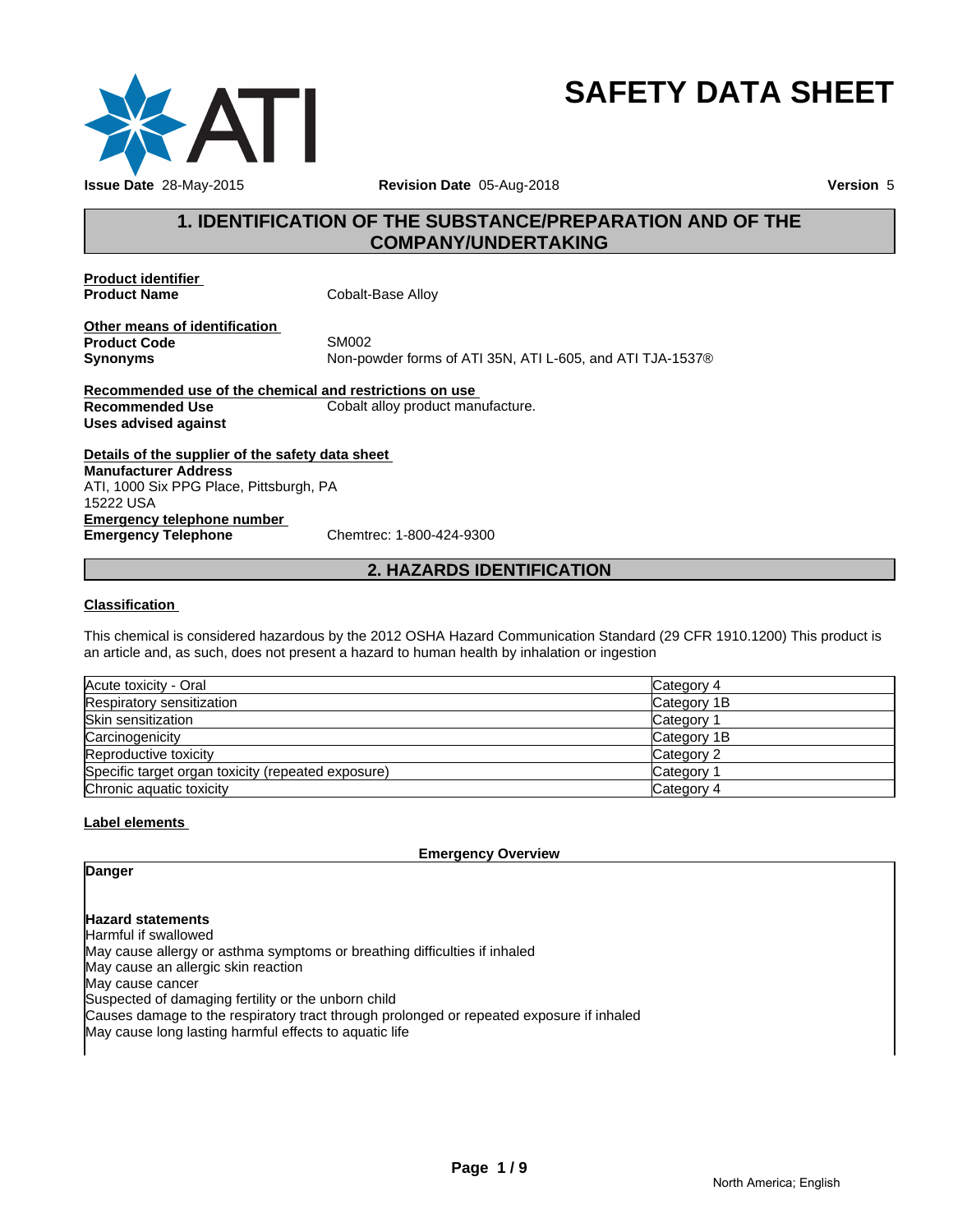

# **Precautionary Statements - Prevention**

Do not handle until all safety precautions have been read and understood Use personal protective equipment as required Wear protective gloves

If skin irritation or rash occurs: Get medical advice/attention If experiencing respiratory symptoms: Call a POISON CENTER or doctor/physician IF SWALLOWED: Call a POISON CENTER or doctor/physician if you feel unwell

### **Precautionary Statements - Disposal**

Dispose of contents/container to an approved waste disposal plant

### **Hazards not otherwise classified (HNOC)**

Not applicable

# **Other Information**

When product is subjected to welding, burning, melting, sawing, brazing, grinding, buffing, polishing, or other similar heat-generating processes, the following potentially hazardous airborne particles and/or fumes may be generated:: Hexavalent Chromium (Chromium VI) may cause lung, nasal, and/or sinus cancer, Soluble molybdenum compounds such as molybdenum trioxide may cause lung irritation.

# **3. COMPOSITION/INFORMATION ON INGREDIENTS**

**Synonyms** Non-powder forms of ATI 35N, ATI L-605, and ATI TJA-1537®.

| <b>Chemical Name</b> | CAS No.   | Weight-% |
|----------------------|-----------|----------|
| Cobalt               | 7440-48-4 | 35-70    |
| Chromium             | 7440-47-3 | 20-30    |
| <b>Nickel</b>        | 7440-02-0 | $0 - 25$ |
| Tungsten             | 7440-33-7 | $0 - 15$ |
| Molybdenum           | 7439-98-7 | $0 - 10$ |
| Iron                 | 7439-89-6 | $0 - 5$  |
| Manganese            | 7439-96-5 | $0 - 5$  |

# **4. FIRST AID MEASURES**

# **First aid measures**

| Eye contact         | In the case of particles coming in contact with eyes during processing, treat as with any<br>foreign object.                                           |
|---------------------|--------------------------------------------------------------------------------------------------------------------------------------------------------|
| <b>Skin Contact</b> | In the case of skin irritation or allergic reactions see a physician.                                                                                  |
| Inhalation          | If excessive amounts of smoke, fume, or particulate are inhaled during processing, remove<br>to fresh air and consult a qualified health professional. |
| Ingestion           | Not an expected route of exposure.                                                                                                                     |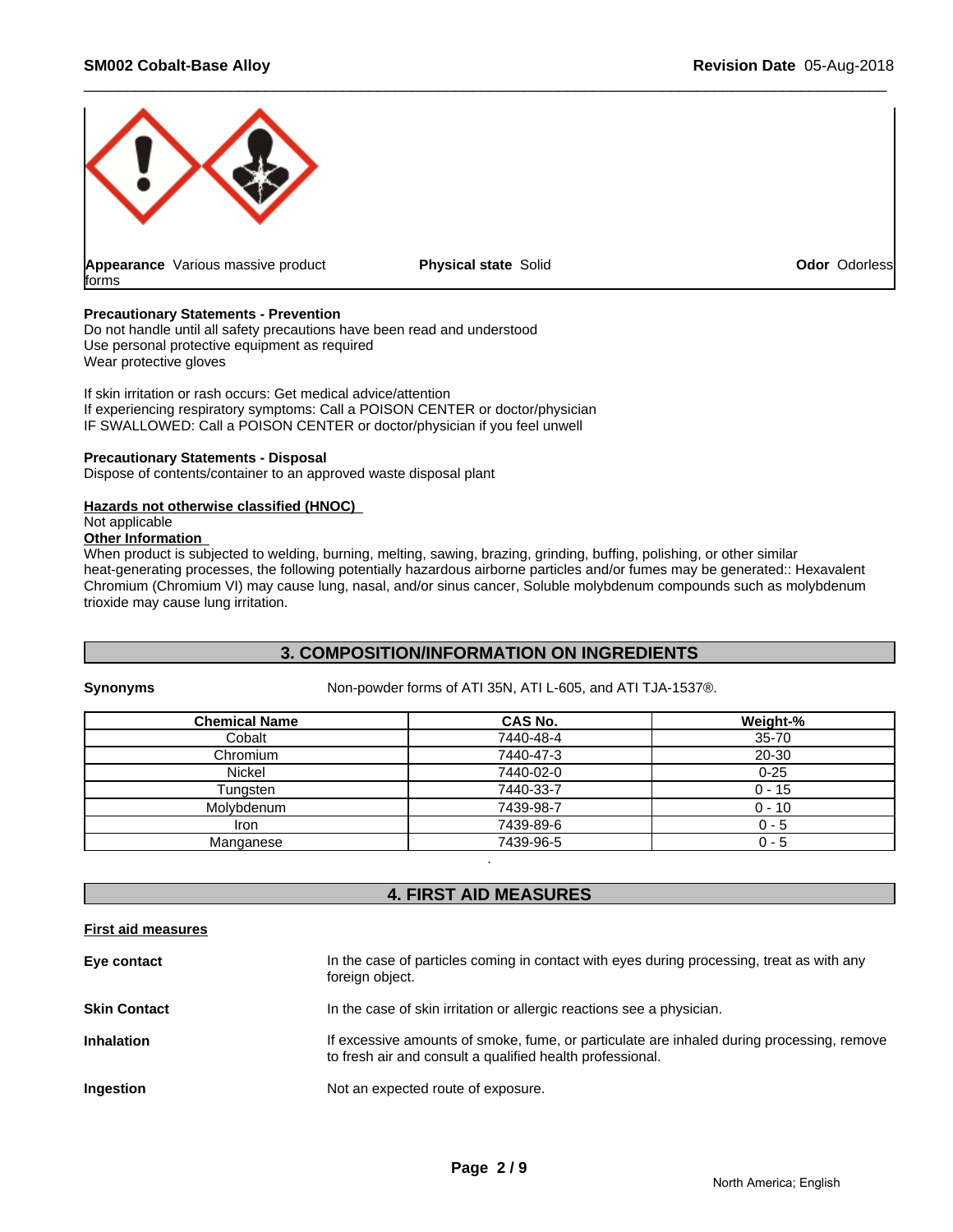# **Most important symptoms and effects, both acute and delayed**

**Symptoms** May cause allergic skin reaction. May cause acute gastrointestinal effects if swallowed.

### **Indication of any immediate medical attention and special treatment needed**

**Note to physicians** Treat symptomatically.

# **5. FIRE-FIGHTING MEASURES**

### **Suitable extinguishing media**

Product not flammable in the form as distributed, flammable as finely divided particles or pieces resulting from processing of this product. Isolate large fires and allow to burn out. Smother small fires with salt (NaCl) or class D dry powder fire extinguisher.

**Unsuitable extinguishing media** Do not spray water on burning metal as an explosion may occur. This explosive characteristic is caused by the hydrogen and steam generated by the reaction of water with the burning material.

#### **Specific hazards arising from the chemical**

Intense heat. WARNING: Fine particles resulting from grinding, buffing, polishing, or similar processes of this product may form combustible dust-air mixtures. Keep particles away from all ignition sources including heat, sparks, and flame. Prevent dust accumulations to minimize combustible dust hazard.

**Hazardous combustion products**Hexavalent Chromium (Chromium VI) may cause lung, nasal, and/or sinus cancer, Soluble molybdenum compounds such as molybdenum trioxide may cause lung irritation.

**Explosion data Sensitivity to Mechanical Impact** None. **Sensitivity to Static Discharge** None.

#### **Protective equipment and precautions for firefighters**

Firefighters should wear self-contained breathing apparatus and full firefighting turnout gear.

|                                                      | <b>6. ACCIDENTAL RELEASE MEASURES</b>                               |
|------------------------------------------------------|---------------------------------------------------------------------|
|                                                      | Personal precautions, protective equipment and emergency procedures |
| <b>Personal precautions</b>                          | Use personal protective equipment as required.                      |
| For emergency responders                             | Use personal protective equipment as required.                      |
| <b>Environmental precautions</b>                     |                                                                     |
| <b>Environmental precautions</b>                     | Not applicable to massive product.                                  |
| Methods and material for containment and cleaning up |                                                                     |
| <b>Methods for containment</b>                       | Not applicable to massive product.                                  |
| Methods for cleaning up                              | Not applicable to massive product.                                  |
|                                                      | <b>7. HANDLING AND STORAGE</b>                                      |

# **Precautions for safe handling**

**Advice on safe handling** WARNING: Fine particles resulting from grinding, buffing, polishing, or similar processes of this product may form combustible dust-air mixtures. Keep particles away from all ignition sources including heat, sparks, and flame. Prevent dust accumulations to minimize combustible dust hazard.

#### **Conditions for safe storage, including any incompatibilities**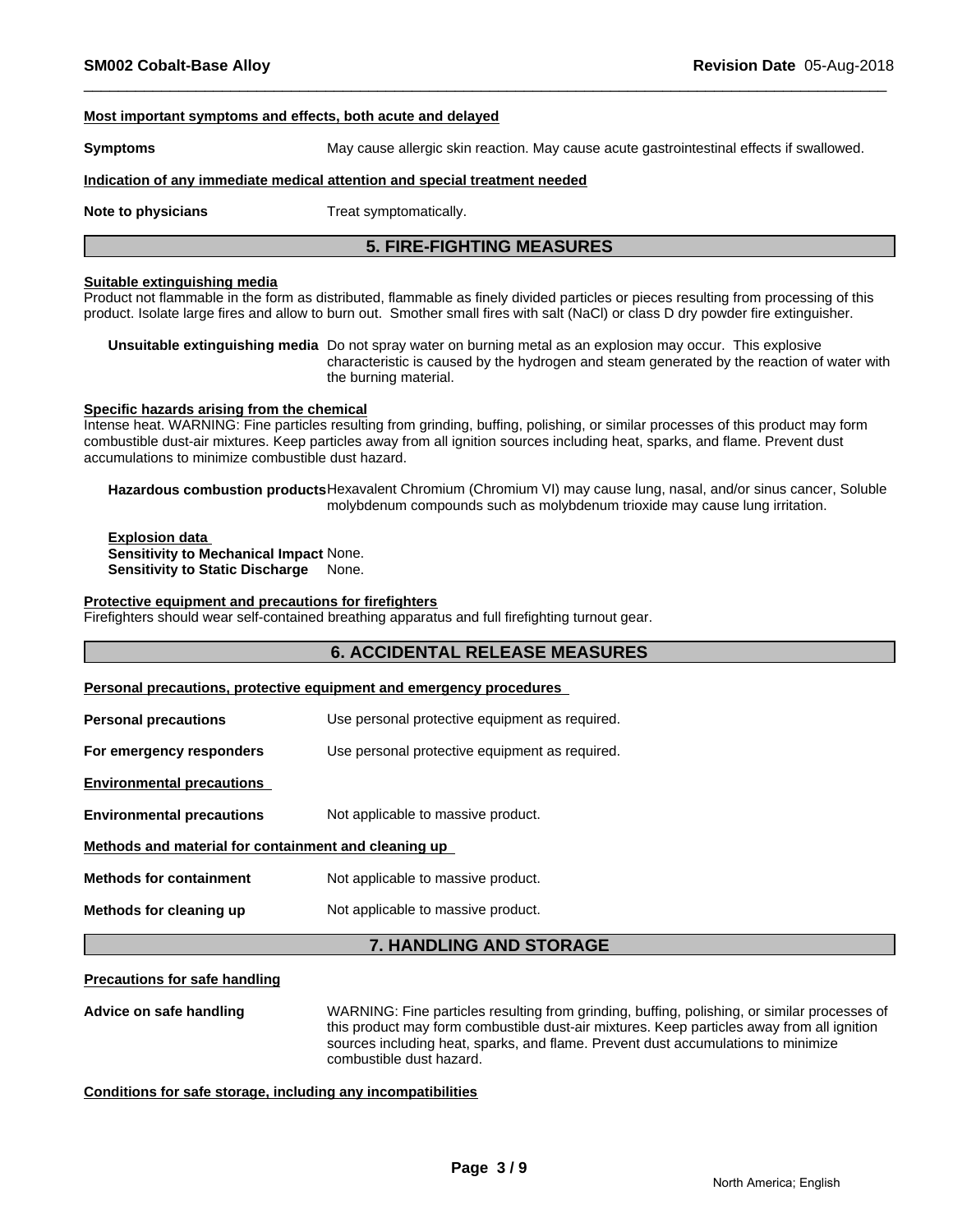**Storage Conditions** Keep chips, turnings, dust, and other small particles away from heat, sparks, flame and other sources of ignition (i.e., pilot lights, electric motors and static electricity).

**Incompatible materials** Dissolves in hydrofluoric acid.

# **8. EXPOSURE CONTROLS/PERSONAL PROTECTION**

# **Control parameters**

| <b>Chemical Name</b> | <b>ACGIH TLV</b>                                           | <b>OSHA PEL</b>                                                   |
|----------------------|------------------------------------------------------------|-------------------------------------------------------------------|
| Cobalt               | TWA: 0.02 mg/m <sup>3</sup> TWA: 0.02 mg/m <sup>3</sup> Co | TWA: $0.1 \text{ mg/m}^3$ dust and fume                           |
| 7440-48-4            |                                                            |                                                                   |
| Chromium             | TWA: $0.5$ mg/m <sup>3</sup>                               | TWA: 1 $mq/m3$                                                    |
| 7440-47-3            |                                                            |                                                                   |
| Nickel               | TWA: $1.5 \text{ mg/m}^3$ inhalable fraction               | TWA: 1 $mq/m3$                                                    |
| 7440-02-0            |                                                            |                                                                   |
| Tungsten             | STEL: 10 mg/m <sup>3</sup> STEL: 10 mg/m <sup>3</sup> W    | (vacated) STEL: 10 mg/m <sup>3</sup> (vacated) STEL:              |
| 7440-33-7            | TWA: 5 mg/m <sup>3</sup> TWA: 5 mg/m <sup>3</sup> W        | 10 mg/m $3$ W                                                     |
| Molybdenum           | TWA: $10 \text{ mg/m}^3$ inhalable fraction                |                                                                   |
| 7439-98-7            | TWA: $3 \text{mq/m}^3$ respirable fraction                 |                                                                   |
| Manganese            | TWA: $0.02$ mg/m <sup>3</sup> respirable fraction          | (vacated) STEL: $3 \text{ mg/m}^3$ fume                           |
| 7439-96-5            | TWA: 0.1 mg/m <sup>3</sup> inhalable fraction TWA:         | (vacated) Ceiling: 5 mg/m <sup>3</sup>                            |
|                      | $0.02 \text{ mg/m}^3 \text{ Mn}$                           | Ceiling: 5 mg/m <sup>3</sup> fume Ceiling: 5 mg/m <sup>3</sup> Mn |
|                      | TWA: $0.1 \text{ mg/m}^3$ Mn                               |                                                                   |
| Iron                 |                                                            |                                                                   |
| 7439-89-6            |                                                            |                                                                   |

# **Appropriate engineering controls**

**Engineering Controls Avoid generation of uncontrolled particles.** 

#### **Individual protection measures, such as personal protective equipment**

**Eye/face protection** When airborne particles may be present, appropriate eye protection is recommended. For example, tight-fitting goggles, foam-lined safety glasses or other protective equipment that shield the eyes from particles. **Skin and body protection** Fire/flame resistant/retardant clothing may be appropriate during hot work with the product. Cut-resistant gloves and/or protective clothing may be appropriate when sharp surfaces are present. **Respiratory protection** When particulates/fumes/gases are generated and if exposure limits are exceeded or irritation is experienced, proper approved respiratory protection should be worn. Positive-pressure supplied air respirators may be required for high airborne contaminant concentrations. Respiratory protection must be provided in accordance with current local regulations. **General Hygiene Considerations** Handle in accordance with good industrial hygiene and safety practice.

# **9. PHYSICAL AND CHEMICAL PROPERTIES**

#### **Information on basic physical and chemical properties**

| <b>Physical state</b><br>Appearance<br><b>Color</b> | Solid<br>Various massive product forms<br>metallic Grey silver | Odor<br><b>Odor threshold</b> | Odorless<br>Not applicable |
|-----------------------------------------------------|----------------------------------------------------------------|-------------------------------|----------------------------|
| <b>Property</b>                                     | Values                                                         | Remarks • Method              |                            |
| рH                                                  |                                                                |                               |                            |
| Melting point/freezing point                        | 1420 - 1450 °C / 2590 - 2650 °F                                |                               |                            |
| Boiling point / boiling range                       | $\overline{\phantom{0}}$                                       |                               |                            |
| <b>Flash point</b>                                  | -                                                              |                               |                            |
| <b>Evaporation rate</b>                             | $\overline{\phantom{0}}$                                       | Not applicable                |                            |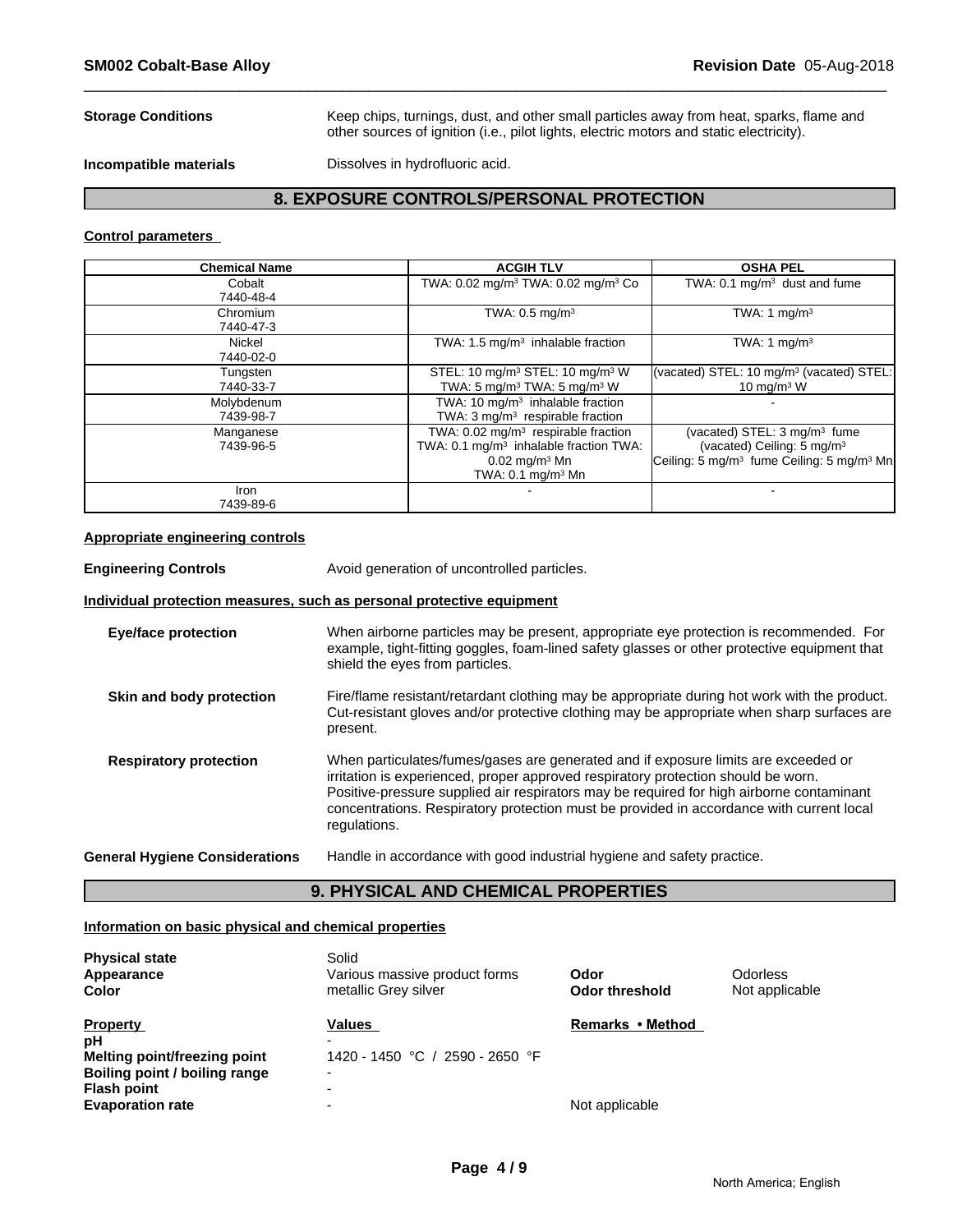| Flammability (solid, gas)        |                | Product not flammable in the form as distributed.<br>flammable as finely divided particles or pieces<br>resulting from processing of this product |
|----------------------------------|----------------|---------------------------------------------------------------------------------------------------------------------------------------------------|
| <b>Flammability Limit in Air</b> |                |                                                                                                                                                   |
| <b>Upper flammability limit:</b> |                |                                                                                                                                                   |
| Lower flammability limit:        |                |                                                                                                                                                   |
| Vapor pressure                   |                | Not applicable                                                                                                                                    |
| Vapor density                    |                | Not applicable                                                                                                                                    |
| <b>Specific Gravity</b>          | 7-9            |                                                                                                                                                   |
| <b>Water solubility</b>          | Insoluble      |                                                                                                                                                   |
| Solubility in other solvents     |                | Not applicable                                                                                                                                    |
| <b>Partition coefficient</b>     |                | Not applicable                                                                                                                                    |
| <b>Autoignition temperature</b>  |                | Not applicable                                                                                                                                    |
| <b>Decomposition temperature</b> |                | Not applicable                                                                                                                                    |
| <b>Kinematic viscosity</b>       |                | Not applicable                                                                                                                                    |
| <b>Dynamic viscosity</b>         |                | Not applicable                                                                                                                                    |
| <b>Explosive properties</b>      | Not applicable |                                                                                                                                                   |
| <b>Oxidizing properties</b>      | Not applicable |                                                                                                                                                   |
| <b>Other Information</b>         |                |                                                                                                                                                   |
| <b>Softening point</b>           |                |                                                                                                                                                   |
| <b>Molecular weight</b>          |                |                                                                                                                                                   |
| <b>VOC Content (%)</b>           | Not applicable |                                                                                                                                                   |
| <b>Density</b>                   |                |                                                                                                                                                   |
| <b>Bulk density</b>              |                |                                                                                                                                                   |

# **10. STABILITY AND REACTIVITY**

# **Reactivity**

Not applicable

# **Chemical stability**

Stable under normal conditions.

# **Possibility of Hazardous Reactions**

None under normal processing.

Hazardous polymerization Hazardous polymerization does not occur.

# **Conditions to avoid**

Dust formation and dust accumulation.

# **Incompatible materials**

Dissolves in hydrofluoric acid.

# **Hazardous Decomposition Products**

When product is subjected to welding, burning, melting, sawing, brazing, grinding, buffing, polishing, or other similar heat-generating processes, the following potentially hazardous airborne particles and/or fumes may be generated:: Hexavalent Chromium (Chromium VI) may cause lung, nasal, and/or sinus cancer, Soluble molybdenum compounds such as molybdenum trioxide may cause lung irritation.

# **11. TOXICOLOGICAL INFORMATION**

# **Information on likely routes of exposure**

# **Product Information**

| Inhalation  | Not an expected route of exposure for product in massive form. |
|-------------|----------------------------------------------------------------|
| Eye contact | Not an expected route of exposure for product in massive form. |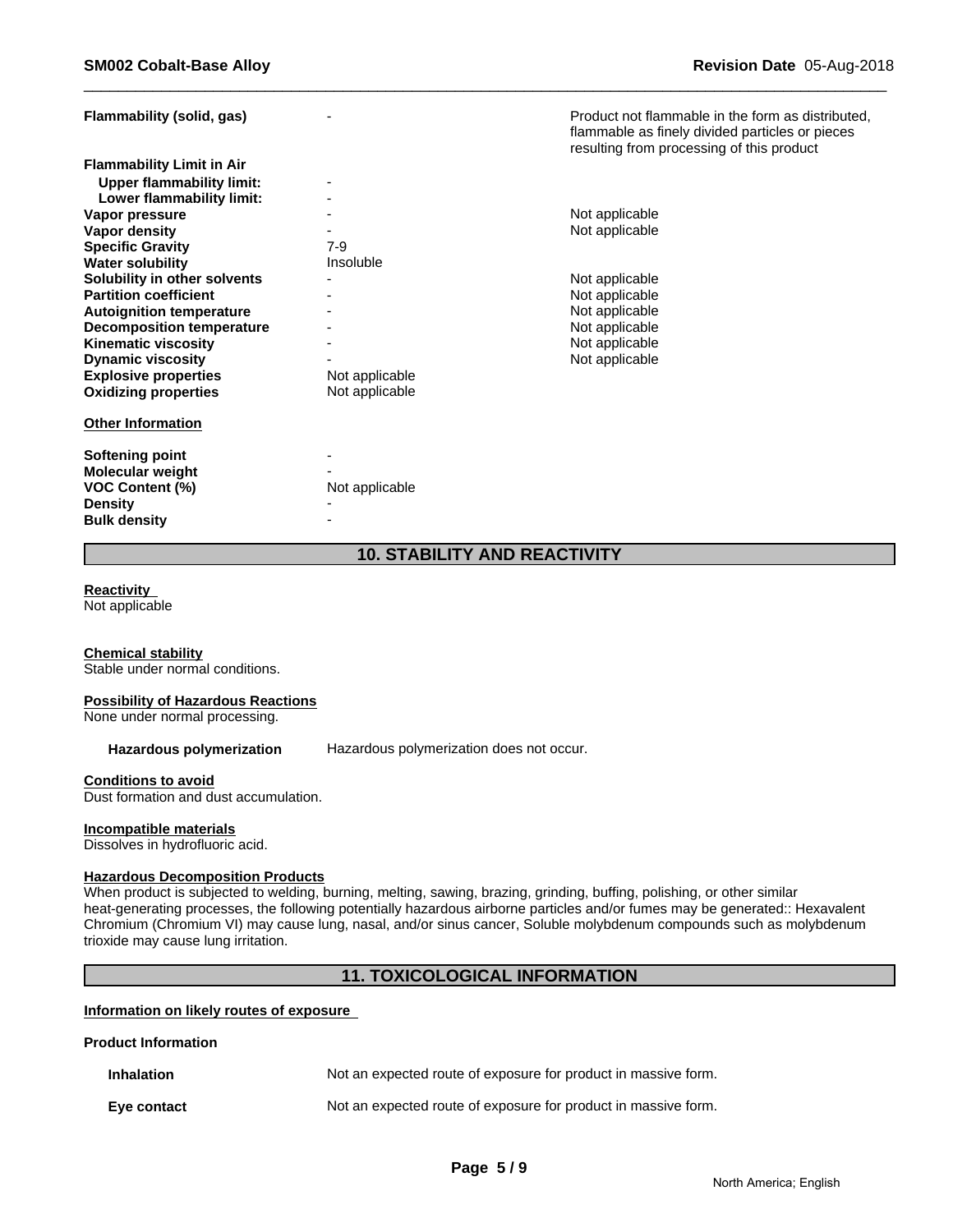**Skin Contact** May cause sensitization by skin contact.

**Ingestion** Not an expected route of exposure for product in massive form.

| <b>Chemical Name</b>    | Oral LD50        | <b>Dermal LD50</b> | <b>Inhalation LC50</b> |
|-------------------------|------------------|--------------------|------------------------|
| Cobalt<br>7440-48-4     | 550 mg/kg bw     | $>2000$ mg/kg bw   | $< 0.05$ mg/L          |
| Chromium<br>7440-47-3   | > 3400 mg/kg bw  |                    | $> 5.41$ mg/L          |
| Nickel<br>7440-02-0     | > 9000 mg/kg bw  |                    | $> 10.2$ mg/L          |
| Tungsten<br>7440-33-7   | > 2000 mg/kg bw  | > 2000 mg/kg bw    | $> 5.4$ mg/L           |
| Molybdenum<br>7439-98-7 | > 2000 mg/kg bw  | > 2000 mg/kg bw    | $> 5.10$ mg/L          |
| Manganese<br>7439-96-5  | $>2000$ mg/kg bw |                    | $>5.14$ mg/L           |
| llron<br>7439-89-6      | 98,600 mg/kg bw  |                    | $> 0.25$ mg/L          |

# **Information on toxicological effects**

**Symptoms** May cause sensitization by skin contact. May cause allergy or asthma symptoms or breathing difficulties if inhaled. May cause acute gastrointestinal effects if swallowed.

# **Delayed and immediate effects as well as chronic effects from short and long-term exposure**

| <b>Acute toxicity</b>             | Harmful if swallowed. Cobalt-containing powders may be fatal if inhaled.                  |
|-----------------------------------|-------------------------------------------------------------------------------------------|
| <b>Skin corrosion/irritation</b>  | Product not classified.                                                                   |
| Serious eye damage/eye irritation | Product not classified.                                                                   |
| <b>Sensitization</b>              | May cause sensitization by skin contact. Cobalt-containing alloys may cause sensitization |
|                                   | by inhalation.                                                                            |
| Germ cell mutagenicity            | Product not classified.                                                                   |
| Carcinogenicity                   | May cause cancer by inhalation.                                                           |
|                                   |                                                                                           |

| <b>Chemical Name</b> | <b>ACGIH</b> | <b>IARC</b> | <b>NTP</b>             | <b>OSHA</b> |
|----------------------|--------------|-------------|------------------------|-------------|
| Cobalt               | A3           | Group 2A    | Known                  | $\lambda$   |
| 7440-48-4            |              | Group 2B    |                        |             |
| Chromium             |              | Group 3     |                        |             |
| 7440-47-3            |              |             |                        |             |
| Nickel               |              | Group 1     | Known                  |             |
| 7440-02-0            |              | Group 2B    | Reasonably Anticipated |             |

| <b>Reproductive toxicity</b>    |
|---------------------------------|
| <b>STOT - single exposure</b>   |
| <b>STOT - repeated exposure</b> |
| <b>Aspiration hazard</b>        |

Possible risk of impaired fertility. Product not classified. Causes disorder and damage to the: Respiratory System. **Product not classified.** 

# **12. ECOLOGICAL INFORMATION**

# **Ecotoxicity**

This product as shipped is classified for aquatic chronic toxicity

| <b>Chemical Name</b> | Algae/aquatic plants      | Fish                       | <b>Toxicity to</b>         | <b>Crustacea</b>            |
|----------------------|---------------------------|----------------------------|----------------------------|-----------------------------|
|                      |                           |                            | microorganisms             |                             |
| Cobalt               | The 72 h EC50 of cobalt   | The 96h LC50 of cobalt     | The 3 h EC50 of cobalt     | The 48 h LC50 of cobalt     |
| 7440-48-4            | dichloride to             | dichloride ranged from 1.5 | dichloride for activated   | dichloride ranged from 0.61 |
|                      | Pseudokirchneriella       | mg Co/L for Oncorhynchus   | sludge was 120 mg of Co/L. | mg Co/L for Ceriodaphnia    |
|                      | subcapitata was 144 ug of | mykiss to 85 mg Co/L for   |                            | dubia tested in soft.       |
|                      | Co/L.                     | Danio rerio.               |                            | DOM-free water to >1800mg   |
|                      |                           |                            |                            | Co/L for Tubifex tubifex in |
|                      |                           |                            |                            | very hard water.            |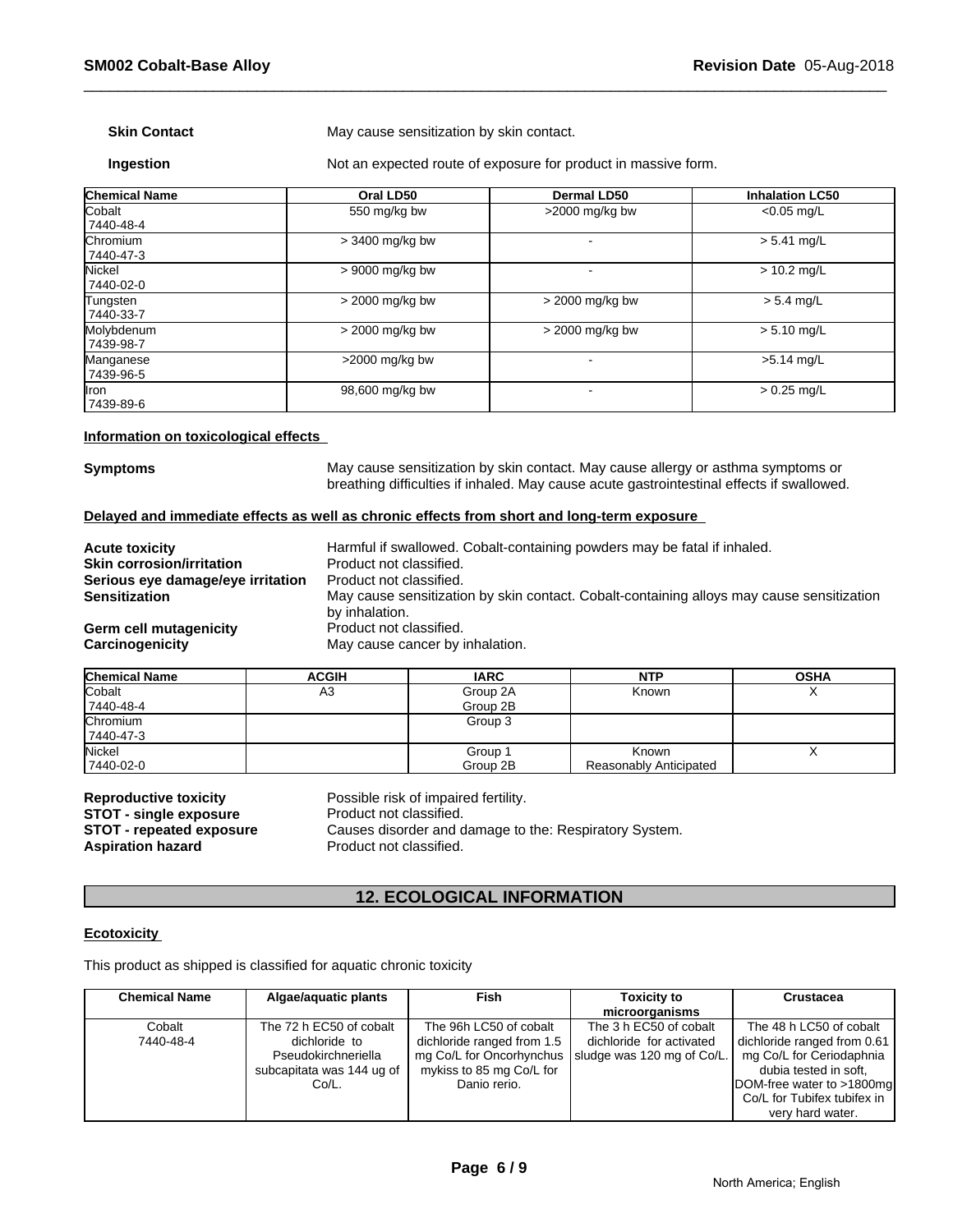| Chromium<br>7440-47-3   |                                                                                                                                             |                                                                                                                       |                                                                                                |                                                                                                                                                                                                      |
|-------------------------|---------------------------------------------------------------------------------------------------------------------------------------------|-----------------------------------------------------------------------------------------------------------------------|------------------------------------------------------------------------------------------------|------------------------------------------------------------------------------------------------------------------------------------------------------------------------------------------------------|
| Nickel<br>7440-02-0     | NOEC/EC10 values range<br>from $12.3 \mu g/l$ for<br>Scenedesmus accuminatus<br>to $425 \mu g/l$ for<br>Pseudokirchneriella<br>subcapitata. | The 96h LC50s values range<br>from 0.4 mg Ni/L for<br>Pimephales promelas to 320<br>mg Ni/L for Brachydanio<br>rerio. | The 30 min EC50 of nickel<br>for activated sludge was 33<br>mg Ni/L.                           | The 48h LC50s values range<br>from 0.013 mg Ni/L for<br>Ceriodaphnia dubia to 4970<br>mg Ni/L for Daphnia magna.                                                                                     |
| Tungsten<br>7440-33-7   | The 72 h EC50 of sodium<br>tungstate to<br>Pseudokirchnerella<br>subcapitata was 31.0 mg of<br>W/L.                                         | The 96 h LC50 of sodium<br>tungstate to Danio rerio was<br>greater than 106 mg of W/L.                                | The 30 min EC50 of sodium<br>tungstate for activated<br>sludge were greater than<br>1000 mg/L. | The 48 h EC50 of sodium<br>tungstate to Daphnia magna<br>was greater than 96 mg of<br>W/L.                                                                                                           |
| Molybdenum<br>7439-98-7 | The 72 h EC50 of sodium<br>molybdate dihydrate to<br>Pseudokirchneriella<br>subcapitata was 362.9 mg of<br>Mo/L.                            | The 96 h LC50 of sodium<br>molybdate dihydrate to<br>Pimephales promelas was<br>644.2 mg/L                            | The 3 h EC50 of<br>molybdenum trioxide for<br>activated sludge was 820<br>$mg/L$ .             | The 48 h LC50 of sodium<br>molybdate dihydrate to<br>Ceriodaphnia dubia was<br>$1,015$ mg/L.<br>The 48 h LC50 of sodium<br>molybdate dihydrate to<br>Daphnia magna was greater<br>than 1,727.8 mg/L. |
| Manganese<br>7439-96-5  | The 72 h EC50 of<br>manganese to<br>Desmodesmus subspicatus<br>was 2.8 mg of Mn/L.                                                          | The 96 h LC50 of<br>manganese to<br>Oncorhynchus mykiss was<br>greater than 3.6 mg of Mn/L                            | The 3 h EC50 of manganese<br>for activated sludge was<br>greater than 1000 mg/L.               | The 48 h EC50 of<br>manganese to Daphnia<br>magna was greater than 1.6<br>ma/L.                                                                                                                      |
| Iron<br>7439-89-6       |                                                                                                                                             | The 96 h LC50 of 50% iron<br>loxide black in water to Danio<br>rerio was greater than<br>10,000 mg/L.                 | The 3 h EC50 of iron oxide<br>for activated sludge was<br>greater than 10,000 mg/L.            | The 48 h EC50 of iron oxide<br>to Daphnia magna was<br>greater than 100 mg/L.                                                                                                                        |

# **Persistence and degradability**

#### **Bioaccumulation**

.

.

**Other adverse effects** This product as shipped is not classified for acute environmental endpoints. However, when subjected to sawing or grinding, particles may be generated that are classified for aquatic acute toxicity.

# **13. DISPOSAL CONSIDERATIONS**

#### **Waste treatment methods**

**Disposal of wastes** Disposal should be in accordance with applicable regional, national and local laws and regulations.

**Contaminated packaging Mone anticipated.** 

| <b>Chemical Name</b> | <b>\ - D Series Wastes</b><br><b>RCRA</b> |
|----------------------|-------------------------------------------|
| Chromium             | $5.0 \text{ mg/L}$<br>regulatory level    |
| 7440-47-3            |                                           |

This product contains one or more substances that are listed with the State of California as a hazardous waste.

# **14. TRANSPORT INFORMATION**

DOT Not regulated

# **15. REGULATORY INFORMATION**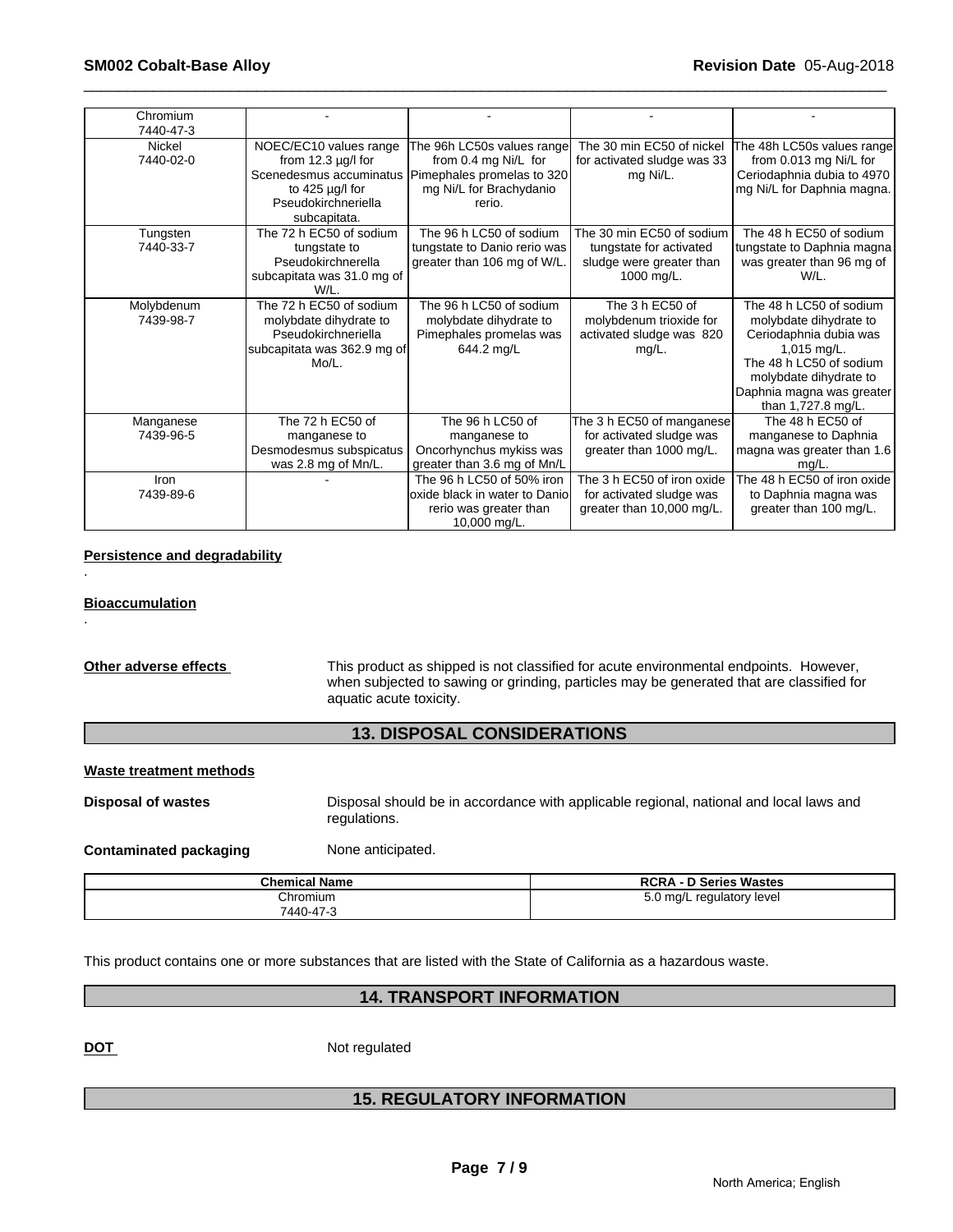# **International Inventories**

| TSCA                 | Complies |  |
|----------------------|----------|--|
| <b>DSL/NDSL</b>      | Complies |  |
| <b>EINECS/ELINCS</b> | Complies |  |
| <b>ENCS</b>          | Complies |  |
| <b>IECSC</b>         | Complies |  |
| KECL                 | Complies |  |
| <b>PICCS</b>         | Complies |  |
| <b>AICS</b>          | Complies |  |

# **Legend:**

 **TSCA** - United States Toxic Substances Control Act Section 8(b) Inventory

 **DSL/NDSL** - Canadian Domestic Substances List/Non-Domestic Substances List

 **EINECS/ELINCS** - European Inventory of Existing Chemical Substances/European List of Notified Chemical Substances

 **ENCS** - Japan Existing and New Chemical Substances

 **IECSC** - China Inventory of Existing Chemical Substances

 **KECL** - Korean Existing and Evaluated Chemical Substances

 **PICCS** - Philippines Inventory of Chemicals and Chemical Substances

 **AICS** - Australian Inventory of Chemical Substances

# **US Federal Regulations**

# **SARA 313**

Section 313 of Title III of the Superfund Amendments and Reauthorization Act of 1986 (SARA). This product contains a chemical or chemicals which are subject to the reporting requirements of the Act and Title 40 of the Code of Federal Regulations, Part 372

| <b>Chemical Name</b>  | CAS No.   | Weight-%  | <b>SARA 313 - Threshold Values %</b> |
|-----------------------|-----------|-----------|--------------------------------------|
| Cobalt - 7440-48-4    | 7440-48-4 | $35 - 70$ |                                      |
| Chromium - 7440-47-3  | 7440-47-3 | 20-30     |                                      |
| Nickel - 7440-02-0    | 7440-02-0 | 0-25      |                                      |
| Manganese - 7439-96-5 | 7439-96-5 |           | ن ا                                  |

# **SARA 311/312 Hazard Categories**

| Acute health hazard               | Yes |  |
|-----------------------------------|-----|--|
| <b>Chronic Health Hazard</b>      | Yes |  |
| Fire hazard                       | N٥  |  |
| Sudden release of pressure hazard | No. |  |
| <b>Reactive Hazard</b>            | No  |  |

# **CWA (Clean Water Act)**

This product contains the following substances which are regulated pollutants pursuant to the Clean Water Act (40 CFR 122.21 and 40 CFR 122.42)

| <b>Chemical Name</b>  | <b>CWA - Reportable</b><br>Quantities | <b>CWA - Toxic Pollutants</b> | <b>CWA - Priority Pollutants</b> | <b>CWA - Hazardous</b><br><b>Substances</b> |
|-----------------------|---------------------------------------|-------------------------------|----------------------------------|---------------------------------------------|
| Chromium<br>7440-47-3 |                                       |                               |                                  |                                             |
| Nickel<br>7440-02-0   |                                       |                               |                                  |                                             |

#### **CERCLA**

This material, as supplied, contains one or more substances regulated as a hazardous substance under the Comprehensive Environmental Response Compensation and Liability Act (CERCLA) (40 CFR 302)

| <b>Chemical Name</b>  | <b>Hazardous Substances RQs</b> |
|-----------------------|---------------------------------|
| Chromium<br>7440-47-3 | 5000 lb                         |
| Nickel<br>7440-02-0   | 100 lb                          |

# **US State Regulations**

# **California Proposition 65**

This product contains the Proposition 65 chemicals listed below. Proposition 65 warning label available at ATImetals.com.